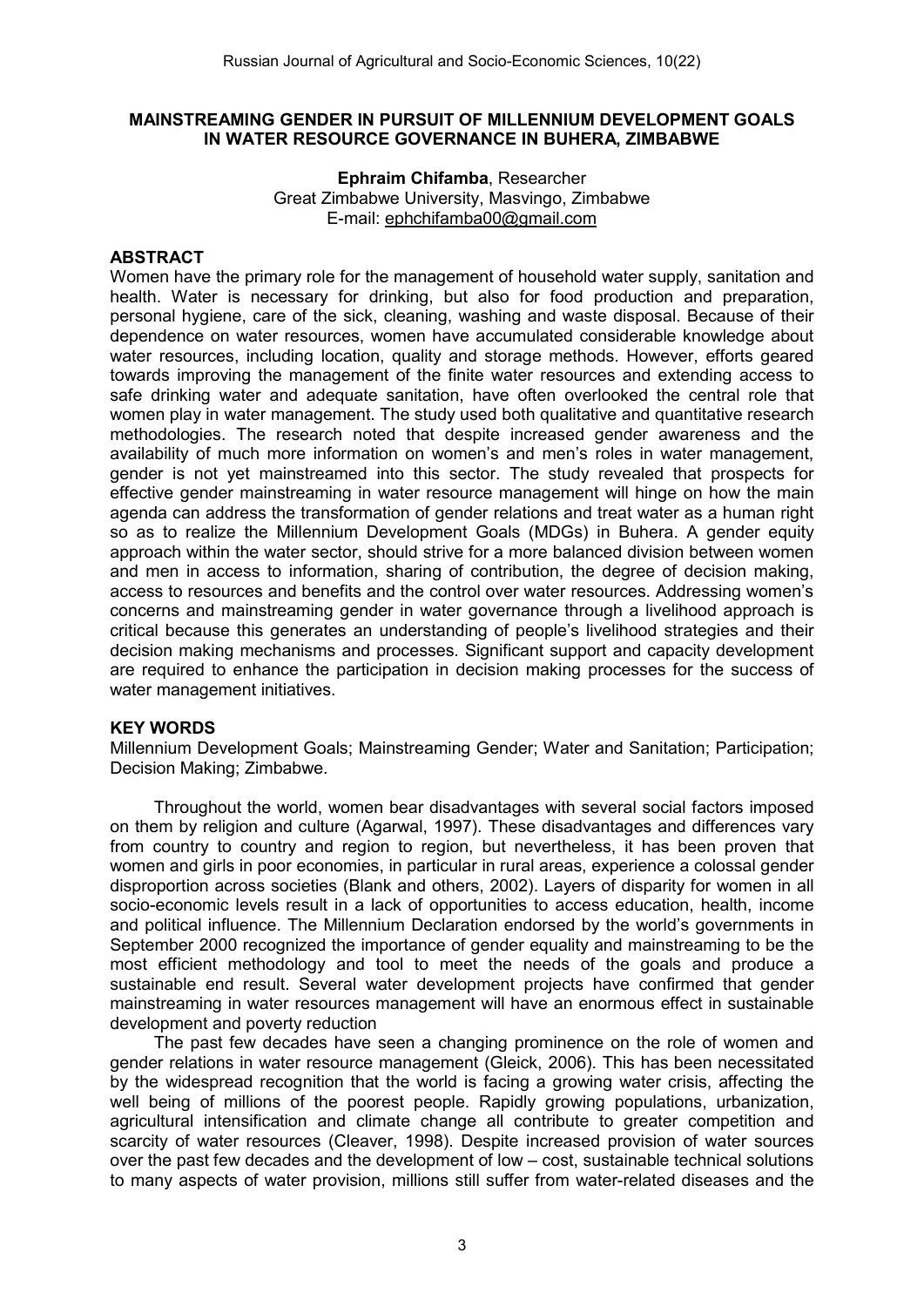physical, social and economic burden associated with scarcity (Diamond, 1997). A number of international initiatives including the MDGs aim to tackle this global predicament through improving the governance of water and setting goals for the provision of supplies to increased numbers of people within the framework of poverty alleviation and environmental sustainability. The greater participation of women and the espousal of gender responsive approaches are progressively seen as fundamental to the accomplishment of MDGs (Cornish and others, 1999; ACC/ISGWR, 1992).

Notwithstanding the reality that water is critical to the livelihoods and well being of poor communities in Buhera, thousands of poor households suffer from lack of access to fresh water, inadequate water for food production and the effects of environmental change. Increasingly, enhanced water supply management is seen as centrally important to poverty alleviation and to safeguarding a sustainable future for thousands of people with vulnerable livelihoods in the marginal environment of Buhera. The impact of inequitable access and poor management is huge. The United Nations Development Programme Report (UNDP) (2010) indicated that over 500 000 people in the district lack access to improved drinking water, and 240 000 people lack sanitation. As a result the burden of death and diseases related to inadequate water is high, with an estimated mortality of 120 people a year, and millions more suffering water related diseases (UNDP, 2010). The majority of those affected are likely to be children under five years old, affected by diarrhea disease. The MDGs have set a road map for nations to make appropriate measurements to eradicate poverty and hunger, provide secondary education, promote gender equality and empower women, reduce child mortality, improve maternal health, combat HIV/AIDS, ensure environmental sustainability and develop global partnership in order to contribute to economic development. It is the acquiescence of this paper that water should be treated as an economic, social, and environmental good; water policies should center on the management of water and not just the provision of water; and that women should play a fundamental role in the provision, management and conservation of water to achieved MDGs.

# GENDER MAINSTREAMING AND SUSTAINABLE WATER DEVELOPMENT

Gender mainstreaming is defined as the process of assessing the implications for women and men of any planned action, including legislation, policies or programmes, in any area and at all levels (Brundlandt, 1987). It is a strategy for making the concerns and experiences of women as well as men an integral part of the design, implementation and monitoring and evaluation of policies and programmes in political, economic and societal spheres, so that both women and men benefit equally. The major objective of addressing gender disproportion is to achieve gender equality in water resource management.

Gender mainstreaming has been an endeavor to incorporate a gender approach into water management efforts. In practice, gender mainstreaming means being conscious in giving visibility and support to both men and women's contributions, rather than assuming that both groups will benefit equally from gender neutral development interventions (Postel, 1992). The objectives of mainstreaming gender issues in water resources management endeavors to:

• Reduce gender inequalities that may exist in water resource management;

 Encourage both men and women to jointly participate in finding solutions to their problems; ensure that their specific needs are satisfied and that they benefit from joint participation for positive impact on their lives;

 Create the conditions for men and women to have equal access to water resources and benefits;

 Create the conditions for equal participation in planning, implementation and decision making of identified joint endeavors and actions.

Policies and programmes that disregard the differential impact on gender groups are often gender blind and potentially harmful for human sustainable development. Within the water sector, gender mainstreaming includes identifying gaps in equality through the use of sex – disaggregated data, developing strategies and policies to close the gender gaps,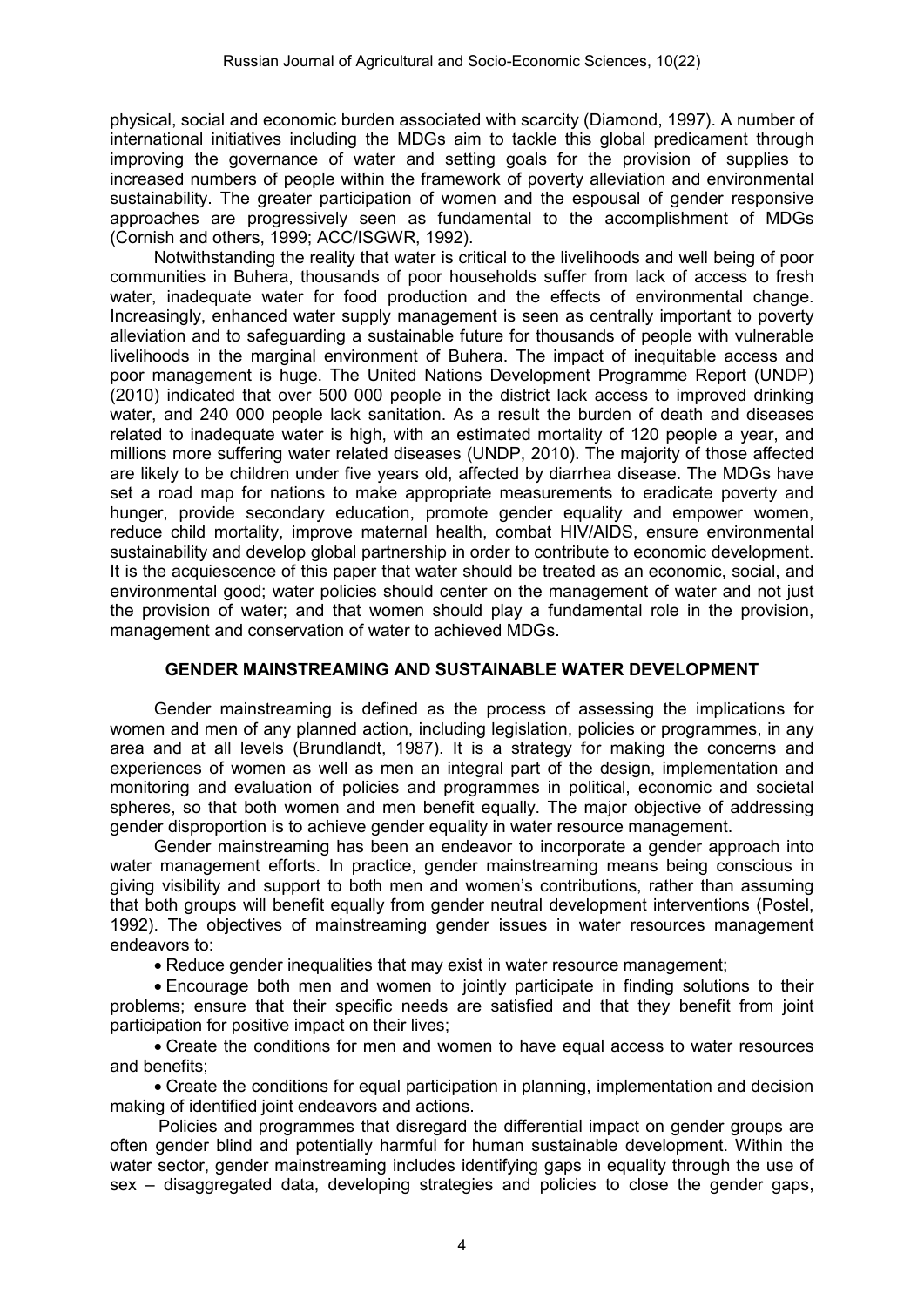devoting water resources and expertise for implementing such strategies, monitoring the results of implementation, and holding institution accountable for outcomes that promote gender equality (Espego, 1993).

Gender mainstreaming does not necessarily mean that women and men will become the same, but rather implies equal treatment of women and men in laws and policies, and equal access to water resource within families, and communities. In order to achieve sustainable development, a two prolonged approach in water resource governance is required. Firstly, there is need for systematic analysis and addressing specific needs of both men and women. Secondly, interventions should permit both men and women to participate in, and benefit equally from development efforts. A comprehensive understanding of gender roles within the community, and consideration of women's and men's specific interests, needs, and priorities is necessary to realize and sustain the MDGs (Brown and Nooter, 1992). Gender mainstreaming is not solely a women's issue, but it seeks to address water management issues to the benefit of both men and women. Gender parity should serve to the advantage of both men and women and cannot be achieved without full engagement and participation of both sexes (Cleaver and Elson, 1995).

In water resources management, an uncoordinated and sectoral approach has resulted in water depletion and environmental degradation from overexploitation of water resources, inappropriate allocations among competing uses, inequitable distribution of benefits and burdens, and inadequate operation and maintenance of infrastructure (Bhatia and others, 1993). Inadequate involvement of both men and women has hindered programmes and projects aimed at addressing sustainability in water resources management. The reality is that a community is not collection of homogenous people living in a particular geographic area. It is made up of individuals who command different levels of power, wealth, influence and ability to express their needs, concerns and rights. For the success of water management initiatives, people's strategic needs should be addressed.

Most communities contain competing interest groups. Where water resource is scarce, there is competition for supplies and those at the lowest end of the power spectrum, (the poor women and children) will go without water (Cornish and others, 1999). Unequal power relations place women and children in a disadvantaged position. Gender mainstreaming helps water sector agencies allocate water resource better to meet the needs of different groups. People centered paradigms do not necessarily ensure that gender perspectives are taken into account. Thus, a deliberate gender mainstreaming approach is required to ensure that both men and women are part of water project planning, implementation and evaluation. In water resources management, gender mainstreaming is necessary in bringing both institutional and organizational change necessary to ensure gender equality (Meinzen-Dick and Rosegrant, 1997).

Without specific attention to gender issues and initiatives, water development initiatives can reinforce gender inequality between men and women and even increase gender disparities and discrimination. Projects need to enable both men and women to benefit equally from water initiatives. Water management initiatives can also result in reinforcing existing inequalities, even when there may be opportunities to help support people's efforts to build more equitable communities.

*International Policy in Water Governance and Poverty Alleviation.* The importance of evolving both men and women in the management of water and access related questions has been recognized at the global level starting from the 1977 United Nations Conference at Mar del Plata, the International Drinking Water and the Environment in Dublin (January, 1992), which recognized the central role of women in the provision, management and safeguarding of water (Gleick, 2006). Reference is also made to the involvement of women in water management in Agenda 21 and the Johannesburg Plan of Implementation. Furthermore the resolution establishing the international Decade of Action, 'Water for Life' calls for women participation and involvement in water-related development efforts and it coincides with the timeframe for meeting the Millennium Development Goals (Cornish and others, 1999). The following conventions emphasized the importance of involving women in water resource management.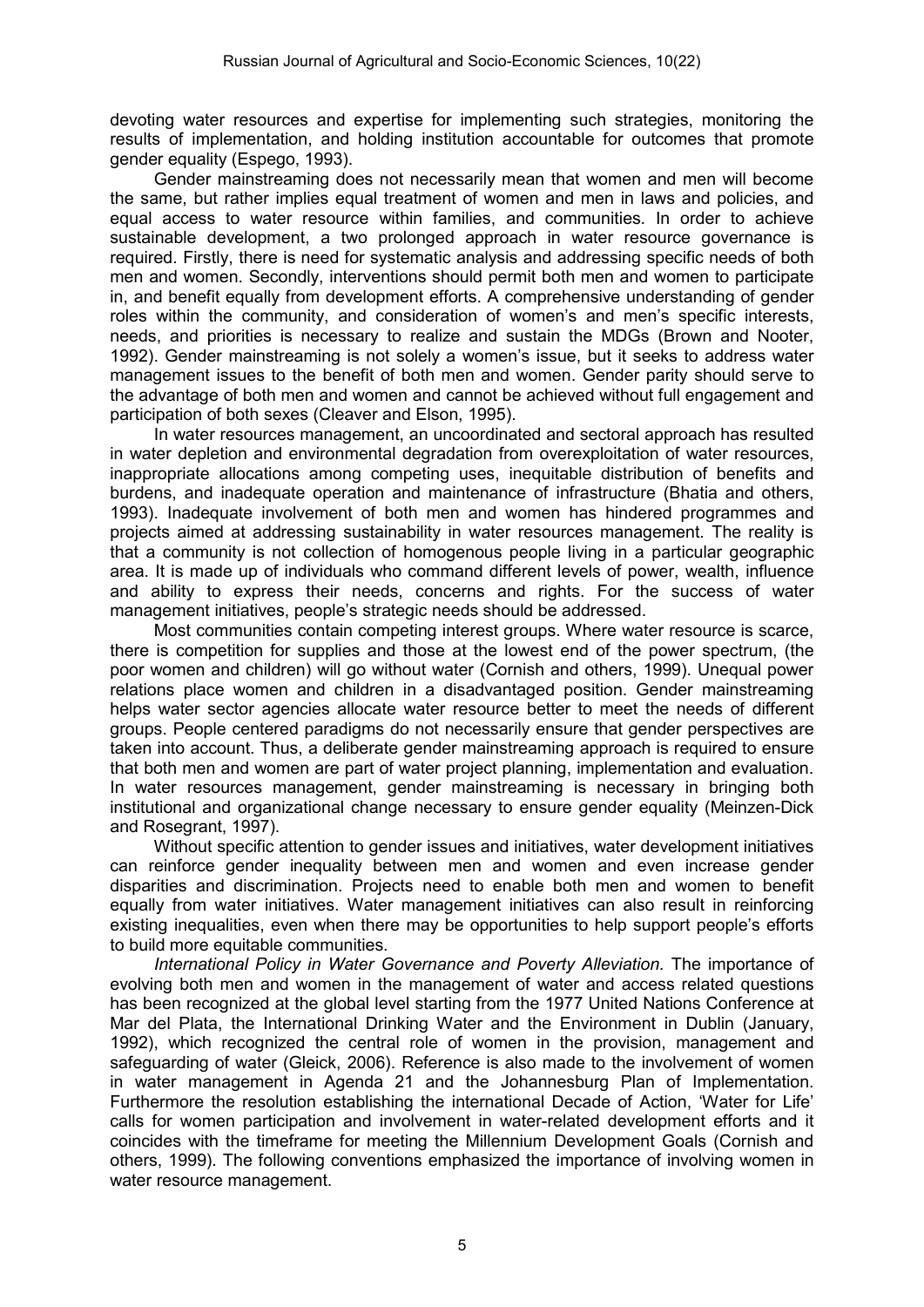*New Delhi.* In the New Delhi document no mention is made of gender, but women are mentioned several times. In relation to water management, the New Delhi document call attention to the situation that while the household is the level at which improved water supply and sanitation are aimed, projects and programmes frequently have the community as their lowest level of analysis and work. As part of water resources management the New Delhi calls attention to the household level and to the roles of women, but only in a domestic capacity, as managers of the domestic water collection and waste disposal and as educators of the children. Women's indigenous public roles remain unmentioned, as also are the responsibilities of men and the male-female relationships which co-determine water and waste management. The document recognizes that too little is known about water management within the household and responsibility of women in water governance. Very little are known about the daily lives of women, how they make choices, and what influences them (Bosrup, 1990).

*Dublin and Rio de Janeiro.* The singling out of women's responsibilities in water resources management without paying consideration to the roles of males and the interlinkages and balance between male and female rights, responsibilities and opportunities, is also evident in the reports from Dublin and Rio de Janeiro. The Dublin statement mentions the central role of women in the provision, supervision and safeguarding of water. It calls for the critical role of women as providers and users of water and custodians of the living environment to be reflected in institutional arrangements for the development and management of water resources (Cornish and others, 1999).

The Dublin and the Rio Summits further stresses the multi-sector interest in the utilization of water resources and the mutual impacts that action in one sector can have on water availability, use and quality in other sectors. The Dublin and the Rio summits contain seven programme areas for action in the 21st century namely integrated water resources development and management; water resources assessment, or the collection of data needed for better integrated water resources development and management; the protection of water resources; water quality and aquatic ecosystems; the supply of drinking water and sanitation; water for sustainable rural and urban development; water for sustainable food production and rural development and the impacts of climatic change on water resources. Women feature in four of the seven programme areas namely integrated water resources development and management; drinking water supply and sanitation; urban development and food production and rural development. They are mentioned in relation to water resources assessment, water quality protection and climatic change. More and better data collection systems, more research and development programmes and better institutional frameworks are recommended to better forecast and manage droughts and floods and enable better integrated management and development of water resources (Brown and Nooter, 1992).

*Noordwijk and Paris.* The Noordwijk conference and the OECD/DAC meetings which followed the Dublin and Rio conferences on water and water resources management also stress the more equitable involvement of women in decision making, management bodies and training. The Noordwijk political statement and action plan declares that water management programmes need to be based on partnerships involving all stakeholders (users - especially women, community associations, regional and central government, public and private sector agencies, non-governmental organizations) (Blank and others, 2002). In the action plan the participating governments pledged to improve partnership and participation and therefore involve local communities, user organizations, women and nongovernmental organizations in the planning of, and decision-making procedures about those systems. They also recommended the developing plans to build up the capacity of all stakeholders, including empowerment of communities, in particular the women, through proper training and education at community level (Danish Agency for Development Assistance, 1999).

Most of the statement of the Noordwijk conference gives the undifferentiated community or household as the lowest level of water resources development and management, and singles out women's shares in isolation from the contributions and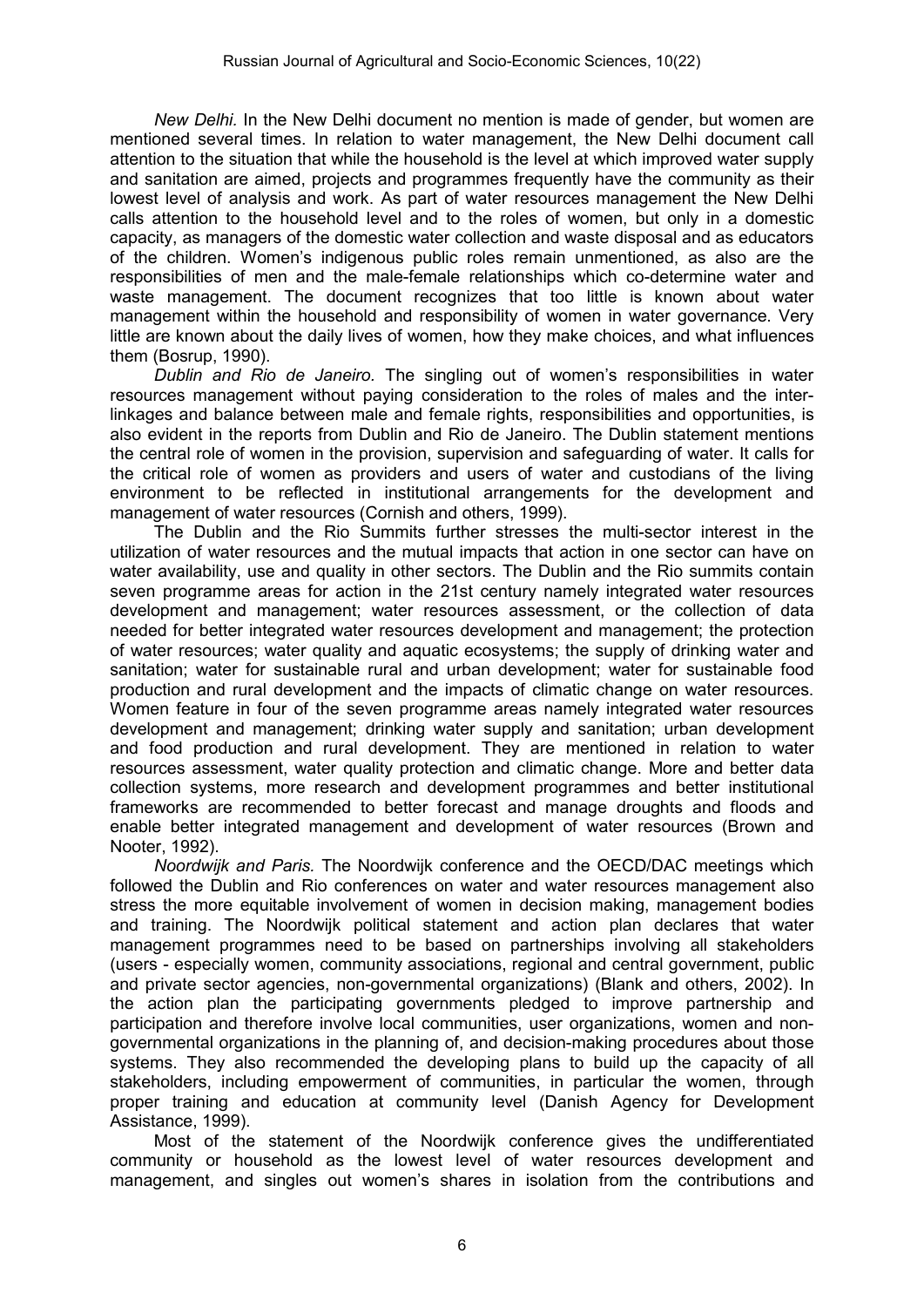responsibilities of men and changes in male-female relations (Bhatia and others, 1999). But two statements recognize that communities and households do not have homogenous sets of interests, needs and knowledge. Consequently, different interest groups in terms of age, sex and socio-economic status must be identified and given a proper say in local decisions and management. The Noordwijk and the Paris meetings gave special emphasis to creation of partnerships among all stakeholders in order to address different needs of women, and youth and involve all sections of society in resolving problems that affect them (Shiva, 1996).

The involvement of all stakeholders in policy formulation and the growth of proficient and accountable sector organizations was one of the five principles for the new policy agreement on water resources identified by the OECD/DAC conference in Paris. A unified and cross-sector approach in the development and management of water resources requires that all stakeholders are involved and that the differences in roles, needs and rights are to be generally understood. Stakeholders do not only include the higher and lower level institutions, but also other institutions such as government and non-governmental organizations. Water governance at the global level has seen a changing emphasis on the role of women and gender relations. In the 1980s' policies and interventions adopted a welfare approach, viewing women and children as the primary recipients and beneficiaries of improved water provision (Bhatia and other, 1993). However, since the 1990s', a new policy consensus on water and sanitation was formulated at a number of international conferences. In most recent international policy statements and initiatives, a focus on women has been seen as a crucial to improving the management of governance of water within an overall context of poverty alleviation (Postel, 1992).

*Second World Water Forum, 2000.* The conference noted that in addition to being prime users of domestic water, women use water in their key role of food production and that women and children are most vulnerable to water related disasters. The forum concluded that women's involvement in water and sanitation would increase water governance. Since women bear the brunt of the burden of poor management, they can be capacitated and empowered through greater and more effective participation.

*Conferences on Fresh Water, 2001.* At the Fresh water, Conference in Bonn, the policy statement emphasized the need for a gendered approach involving both men and women, while also suggesting that in order to achieve this; women's roles in water-related areas require strengthening (UNDP, 2010). Further emphasis on equality was given in the statement of the Third World Tyoto Water forum in 2003. In the quest for achieving MDGs, many governments face the crisis of governance and need an integrated and gender sensitive water resources management approaches that address core ecological and human needs. The Ministerial Declaration stated that in managing water states should ensure good governance with a stronger focus on household and neighborhood community based approaches by addressing equity in sharing benefits, with due regard to pro-poor and gender perspectives in water policies (Gleick, 2006).

*Millennium Summit, 2000.* Global meetings and policy statements have been concerned with a broad spectrum of goals from poverty eradication to environmental sustainability. The MDGs adopted at the Millennium Summit at the United Nations in New York in 2000 emphasized goals on the support of gender equality and empower women and to ensure environmental sustainability (Cleaver and Elson, 1995). One of the fundamental targets for the goal on ensuring environmental sustainability is to halve by 2015 the proportion of people without access to safe drinking water and basic sanitation. At the Johannesburg Summit on Sustainable Development commitments were made to promote women's empowerment and emancipation and incorporate gender equality in all the activities specified in Agenda 21, the Millennium Development Goals and the Plan of Implementation of the Summit (Gleick, 2006). Since the Millennium Summit, it has become increasingly recognized that women should play an imperative role in water management and that this responsibility can be improved through the approach of gender mainstreaming. In water and sanitation, gender mainstreaming is justified for reasons for efficiency and effectiveness; a gender sensitive approach helps to ensure that supplies are provided and managed more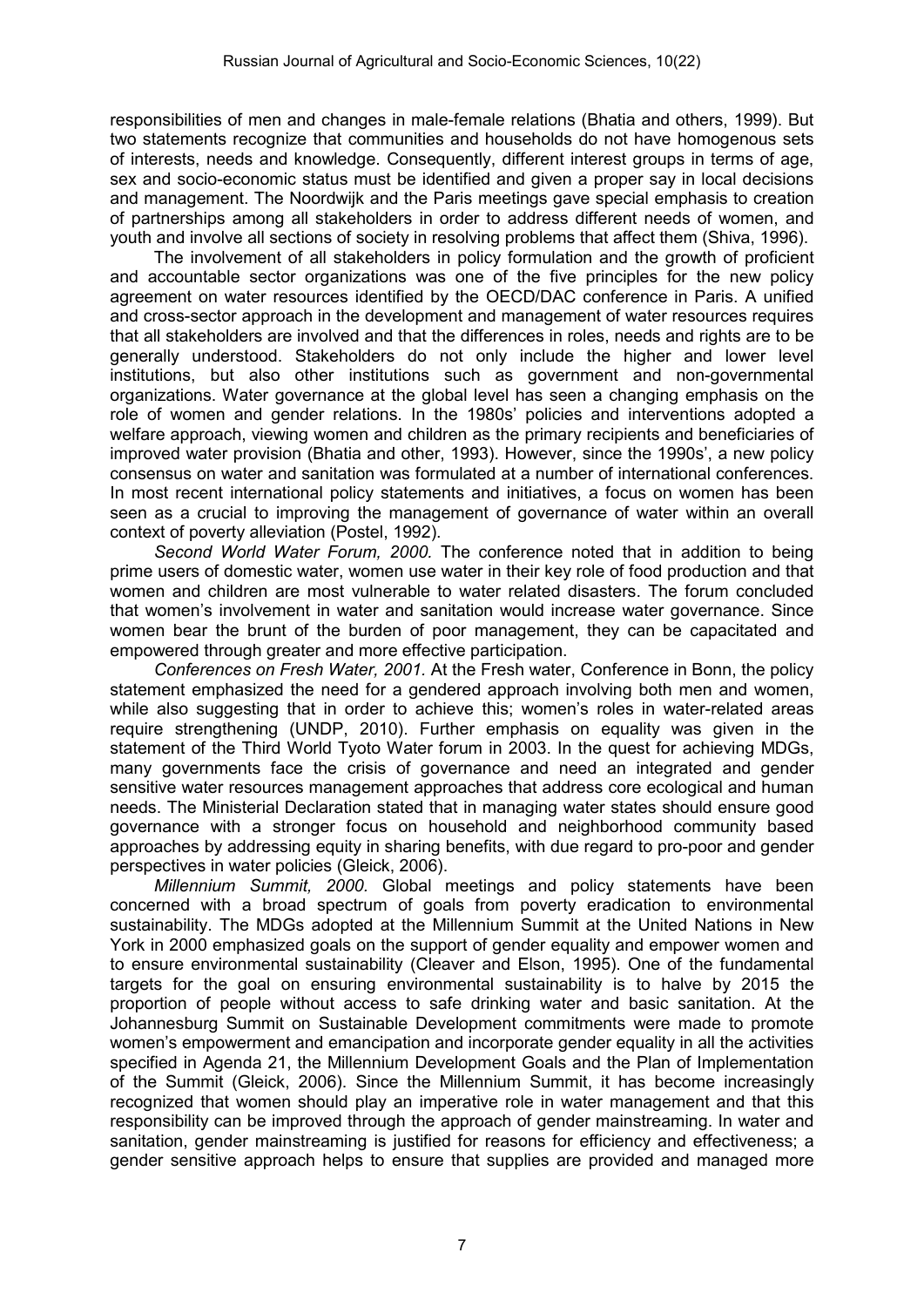sustainably. Gender mainstreaming helps to empower women and so furthers broader goals of parity within society, contributing to poverty alleviation and social exclusion.

*Water Management in the Context of Complex Livelihoods.* There are a number of factors that shape both gender relations and the access to water resources. The kinds of question which should be noted while considering water and sanitation from a gender perspective include:

• How men and women use water resources and for what purpose:

 How contributions to water supply improvements (labor, time, payments) are divided between men and women, rich and poor;

Who makes decision about water and sanitation;

 Do men and women bear the benefits and cost of managing water and sanitation equitably.

From the questions raised above, it can be noted that adopting a gender –sensitive approach in water resource governance requires a holistic analysis of water resources and relationships and the contexts within which people live their lives. For the past decades the water sector has been divided into those concerned with domestic water supply (water for drinking, washing and maintenance of hygiene); productive water (mostly water used in agriculture) and the environmental water sector (concerned with flood coping mechanisms and drought mitigation) (Cornish and others, 1999). Despite the acceptance of the need for integrated water management, many interventions have remained sub-sectoral in focus. Irrigation planners are still concerned with crop production, just as health planners are focus on the quality and quantity of water used in the household as a productive unit. This approach inadequately reflects the ways in which people organize their lives.

Rural livelihoods comprise multifaceted and interconnected processes, often shaped by gender and other social relations (FAO, 1998). For instance, women may consider the irrigation canal an appropriate place for washing clothes or drinking water supply serious for their vegetable gardens and keeping small livestock alive. These meticulous concerns of women are rarely integrated into the planning process. A more robust gender- sensitive water management approach may assist in identifying complementarities between different uses of water resources.

Over the past decade, women have been the focus in the domestic subsector, their pivotal place based primarily on the idea of their natural role as household managers (Jackson, 1998). Women have been identified as the main drawers of water, the primary promoters of hygiene behaviors among children and those most likely to benefit from improved water provision in terms of alleviation of the burden of their domestic tasks. In the 1980s, much of the tasks associated with the International Drinking Water Supply and Sanitation Decade emphasized the water sector as a 'women's sector' based on women's responsibilities and the household division of labour (Hatibu, 2003; Jackson, 1998; Tinker, 1990). Much of the work identified multiple public and private roles for women in the management of domestic water, detailed the convolution of interaction around women's water use and stressed the need for planning within a social context. Nevertheless, the domestic water subsector has been slow in expanding its focus to women's productive concerns and to men's involvement in water resource management.

The past decade has witnessed little emphasis on gender perspectives in the water subsector devoted to water for nature although it is clear that men and women may have different interests in drought mitigation, flood protection forest and fisheries management (Gleick, 2006). In the early 1990s, eco-feminists claimed that women gender-specific interests coincide with water resource conservation and that their instinctive understanding of nature makes them 'natural' water managers (Plumwood, 1992). However, such feministic perspectives are problematic in gender-equality terms, as they mirrors ideas that women are the 'ideal' managers of domestic water and that therefore the burden of responsibility for such management and its outcomes should naturally fall upon them (Green and Baden, 1995). This simplified gender perspective has been replaced by more expressed understanding that men and women do have different priorities regarding natural resources and that these will shape their involvement in water resource management.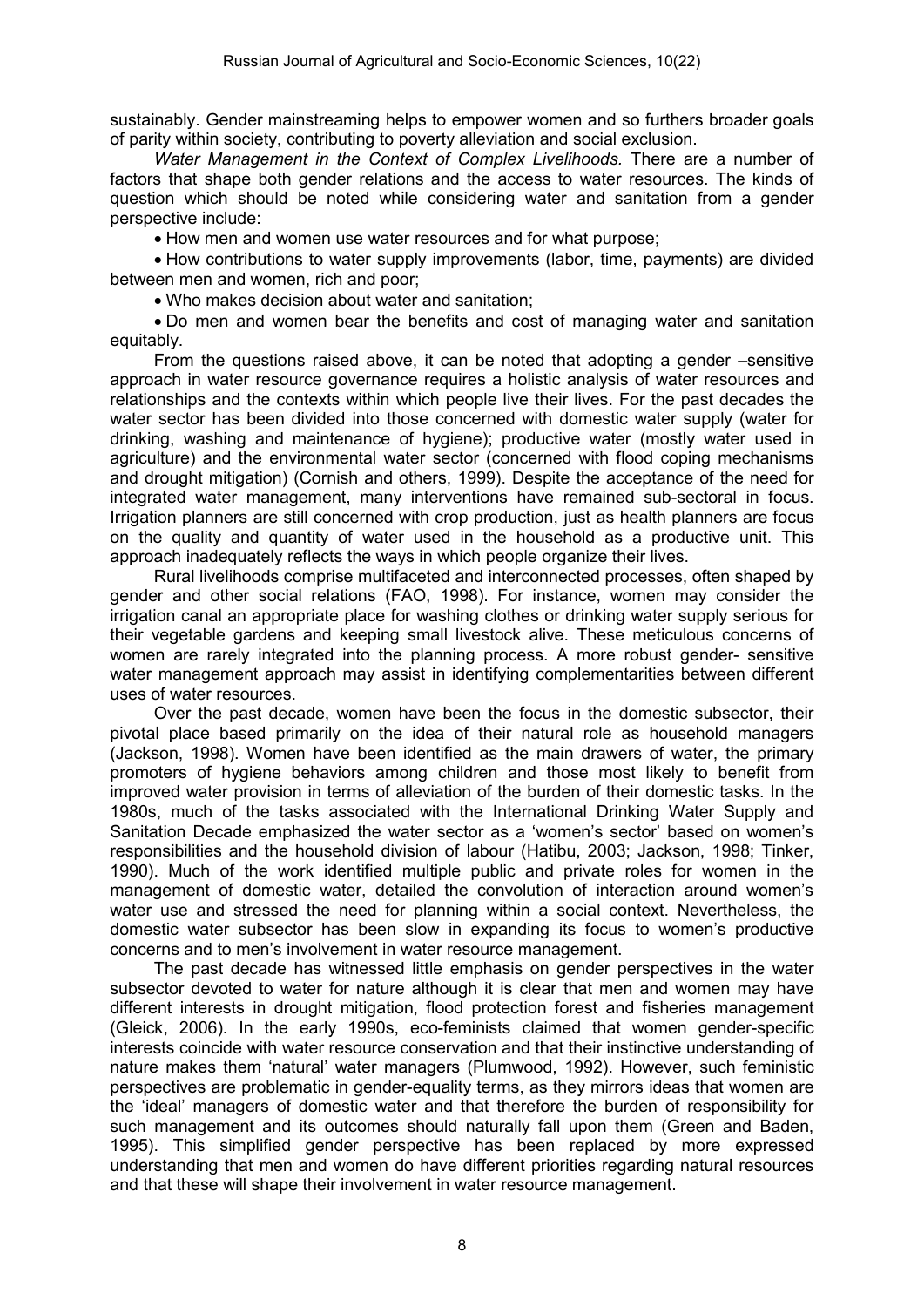In most developing economies, women have assumed the responsibility for food production and this has disproportionately affected them. Poor rural households depend heavily on common pool resources such as water sources, grazing lands and forests for food, fuel and fodder. Entitlement and access to natural resources are often shaped by gender and other power relations. A more clear gender approach could assist in analyzing how land rights, rights of use and command over labour helps to define inclusion in and exclusion from such resources, particularly in periods of ecological stress and natural disaster. For example, in Haiti people cope with the earthquake by sale of assets (Sing and others, 2000). Thus women are at risk because their assets such as household utensils are devalued in circumstances that command low prices than men's assets such as farm implements and animals.

It is important to note that a gender perspective facilitates looking beyond uses of water and other resources to the societal relations that place people in positions of advantage and disadvantage. The understanding of gender relation in water management should move from the use of gender analysis techniques to beyond identifying women's and men's separate vulnerabilities towards understanding how building on livelihood interdependencies within communities can strengthen their resilience in the face of natural disasters (Shiva, 1989).

Gender mainstreaming is an important aspect of water governance. Gender mainstreaming seeks to ensure that policies, institutions and programmes respond to the needs and interests of women as well as men, and distribute benefits equitably between women and men. Gender is mainstreaming leads to greater fairness, equity and justice for women and men, thus, enhancing the accountability of institutions to achieve the targets of the MDGs. Without attention to gender issues and initiatives, projects can reinforce inequalities between men and women and even increase gender inequalities. In the study area, without addressing these gender disparities, targets such as the Millennium Development Goals relating to water, are unlikely to be achieved unless gender perspectives are integrated into planning and implementation activities.

# STATEMENT OF THE PROBLEM

Although much effort has been directed towards addressing gender inequality in water resource management, a gap still exists between how men and women access and use water resources. Over the past decades gender segregation in the water sector have persisted due to the fact that the attitude of water users and policy makers towards women have not changed to accommodate the strategic needs of women in water resources management. Despite the feminization movement and affirmative action perceptions about women have not changed. The legal framework has attempted to reflect gender needs, but practices at the local level have lagged behind. As a result of poor implementation of existing legal frameworks, women continue to have limited access to water resources for productive purposes and this has enhanced the feminization of poverty. In light of this, it is vital to investigate how gender relations influences access, uses and management of water resources in the quest for the achievement of MDGs.

The aim of the study is to investigate how water management has managed to strategically mainstream gender aspects.

Objective of study - to identify the constraints faced by women in water resources management.

## MEASURES, MATERIALS AND METHODS

*Sampling techniques and sample size.* One hundred and fifty (150) respondents from a total 1 869 people in Buhera were randomly selected from the households in Buhera District. The sample size was limited to 150 by limited financial resources and to maintain validity and reliability the researcher made sure that key informants were interviewed and triangulation methods were used. A non-random technique, judgmental sampling was used to select key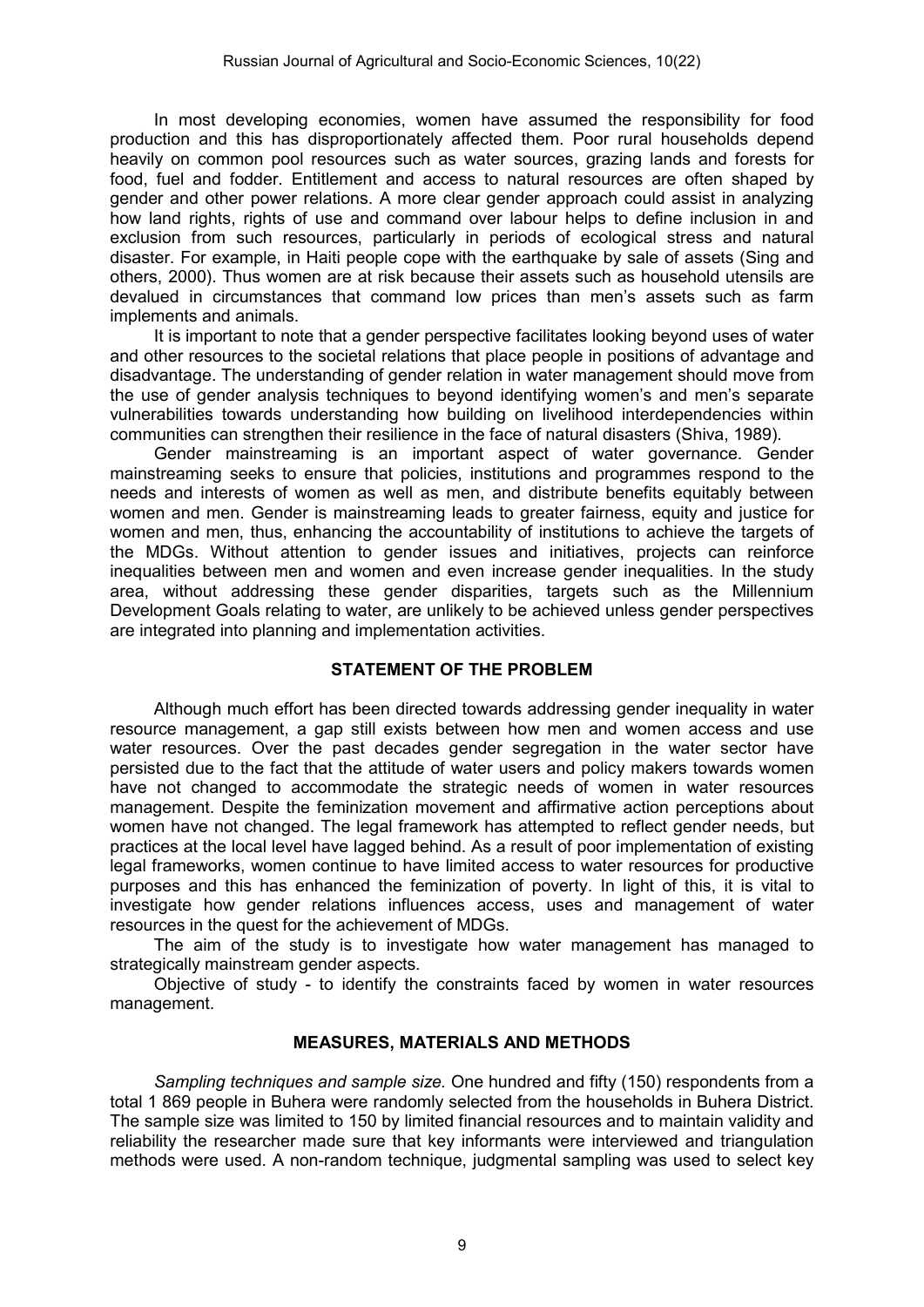informants for the research. They were selected by virtue of their involvement in water resource management and use.

*Survey questionnaires.* This was the mostly used data collection technique. 150 questionnaires were administered on a one to one basis to allow probing. Out of 30 targeted key informants, 26 responded. These were representatives of the department of water resources development, agriculture research and extension services, agriculture research council, Ministry of Water and Rural Development, conservation agencies, traditional leaders and non – governmental organizations.

*Focus group discussion.* Forty one respondents participated in a focus group discussion. Participants were randomly picked from respondents who were not considered for questionnaire interviews. The researcher led the discussion using a checklist of questions. The responses were noted. The average age of the participants in the focus group discussions was forty. The group comprised of twenty males and fifteen females. The technique allowed truthfulness as the participants' views were openly shared. Structured and semi-structured interviews with key stakeholders were also conducted in the study area.

*Preference ranking (proportional piling and pair-wise ranking)*. The approach was used to assess people's preferences and the importance they attach to gender mainstreaming in water resource management. The researcher also made use of seasonal diagramming to indicate annual variations and different activities taking place during different seasons. The method provided an understanding of the diversity of activities taking place within the water sector.

*Secondary data.* Secondary data on water management, legal framework, and use were used in this study. The data were mostly obtained from textbooks, journals, papers and magazines. The researcher also used the internet to provide important information on gender mainstreaming in water resource management.

*Data Processing.* Questionnaires administered in Buhera District were coded 1-150 while for the key informants were coded from 1-30. Data of each questionnaire was processed by a program called Statistical Package for Social Sciences (SPSS). Graphs were drawn using SPSS generated data.

## RESULTS OF RESEARCH

*Age-sex.* Respondents were drawn from both sexes but females constituted the majority compared to their male counterparts (70% as compared to 30%). The ages of participants ranged slightly below 25 years to 65 years. Data was collected from participants who are economically active and no respondent was in the retirement age group or a minor. The slightly below 25-35 years age group was the largest that constituted 40 % and the 36- 45 years age group was the second largest constituting 25%. The 46-55 years age group constituted 23% and those between the 55-65 years age group constituted 15% of the total respondents. Table 1 shows the age-sex composition of respondents.

| Age group         | Aales |  |
|-------------------|-------|--|
| Below 25-35 years |       |  |
| $36 - 45$         |       |  |
| 46-55             |       |  |
| 56-65             |       |  |
|                   |       |  |

#### Table 2 – Age-Sex Composition of respondents

*Source: Survey, 2013.*

*Academic Qualification of Respondents.* Respondents were drawn from varying educational background. It included those who had no formal education, those with elementary education, to holders of tertiary education. Generally the research showed that a number of respondents had acquired formal education, as 86% of them had acquired either vocational training after primary education or Zimbabwe junior certificate level of education;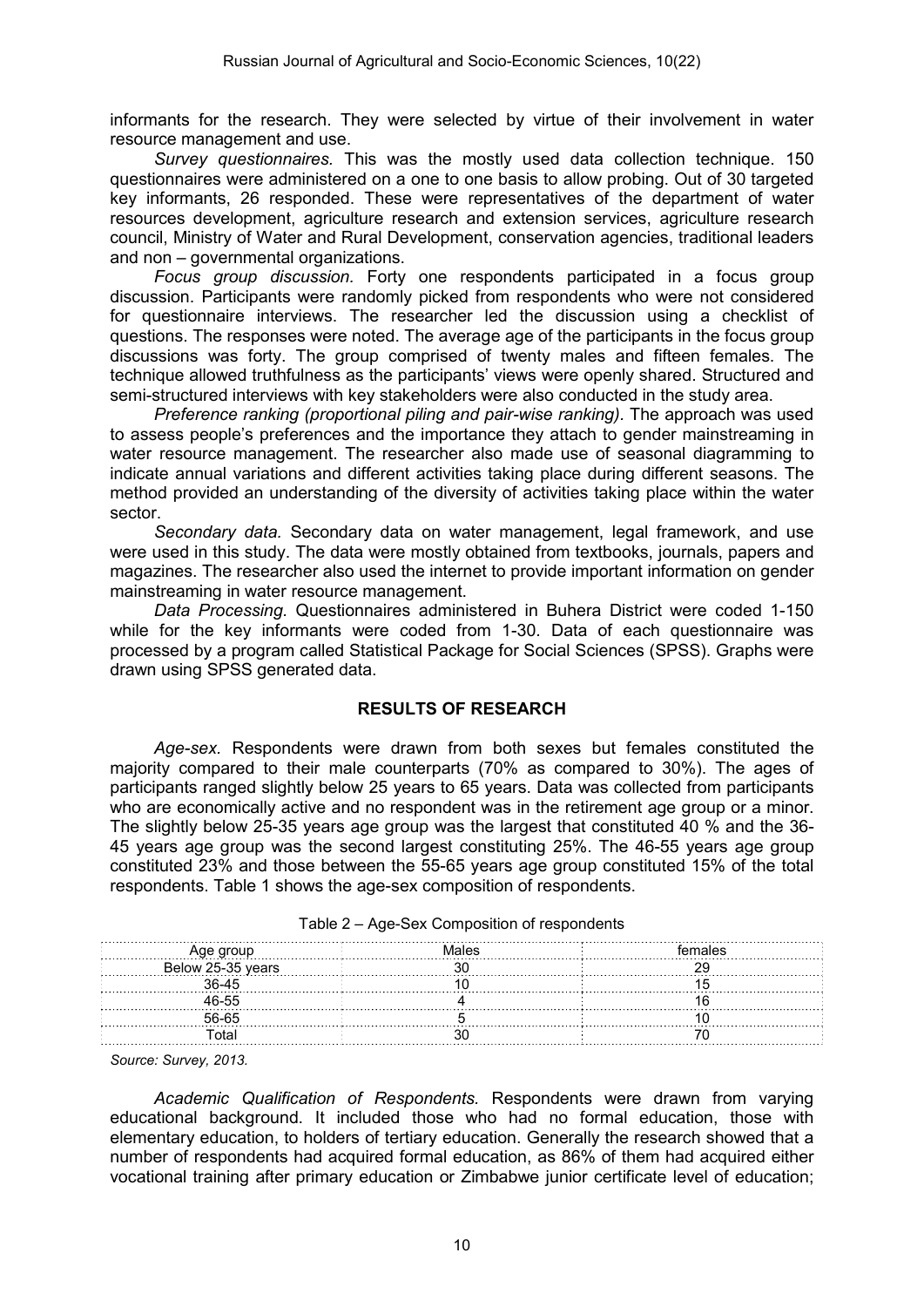49% had attained ordinary level. Only a few had no formal education (14%) which shows that the majority of respondents could read and write. However, the majority of respondents who were illiterate were females. The research noted that patriarchy has influenced women's educational achievement.

*Gender Participation in Decisions, Implementation and Management of Water Initiatives.* Participation of the stakeholders in water supply development and upkeep is one of the now generally acclaimed principles of the overall water sector.

The research revealed that gender relations and project procedures account for women having fewer opportunities than men to participate in discussions and decisions, in spite of their roles as users and managers of water, protectors of family health and educators of the new generation (Figure 9). Underlying these are the strategic constraints: no equitable division in rights, domestic and public roles, women's restrictions in autonomy over their own bodies, in access to and control over resources, independent choices in decision making, and rights to recognition and self-respect.

In attending meetings, women are hampered by lack of time, information and freedom of movement. The study revealed that women are often less informed about technical projects because project staff and village men consider this a male topic. In some villages, it is often difficult or impossible for women to attend predominantly male meetings, especially in male meeting places. Men heads of household represent the family and it is assumed that the women are informed and influenced by their husbands, even though the research reveals that much communication is gender-segregated, and so male family members will keep the information to themselves. Where women are able to attend meetings, they often do not speak out, and feel restrained by their lack of education and because of cultural barriers. Customary seating arrangements also limit their access to information.

At public meetings, the accepted role of a woman is often to listen to the men talk and women are not expected to express themselves. Women are also less familiar with the public sphere. They have little experience in public debates, and even women councilors have been found to express themselves less freely or frequently than men (Plumwood, 1992). Men travel more widely on business and attend political and religious meetings, while women's mobility is restricted largely to visits to relatives, the dispensary, market, or flour mill. However, even without expressing themselves directly, their attendance at meetings gives them access to project information as the first minor step to project involvement.

Meetings of local water councils and development committees are restricted mainly to men. The study has shown that the average number of women councilors is two out of 25 members. In the whole district, representation of women on approximately 21 community development committees is 4 percent. Absence of women in decision making organizations is also reported in other parts of the country.

Female members of councils or committees do not necessarily take part in water management decisions or act as representatives for the interests of all women (Shiva, 1989). Despite the fact that Buhera local authority is required to have one female member, the communication gap between men and women councilors and the community is very great. According to Zimbabwean Constitution, one third of the members elected on the local council must be women. The study revealed that often women did not know they were elected in local councils because the nomination committees sit without their knowledge. Women in the study area revealed that they are often we not informed of elections and were not given voting cards. Women on local water development councils can be obtained through the functional representation of all chairpersons of local organizations, including women's party branches, traditional women's organizations, and mothers' clubs. Local women are involved automatically through their clubs and organizations (Tinker, 1990).

Although such measures increase the chance of having several experienced women representatives, poor households are not always included, either because they have no organizations, or because their organizations are not recognized (Brown and Nooter, 1992). Also, representation at community level does not give women a say in decisions taken at a higher level. In Buhera, water development decisions, including the selection of villages for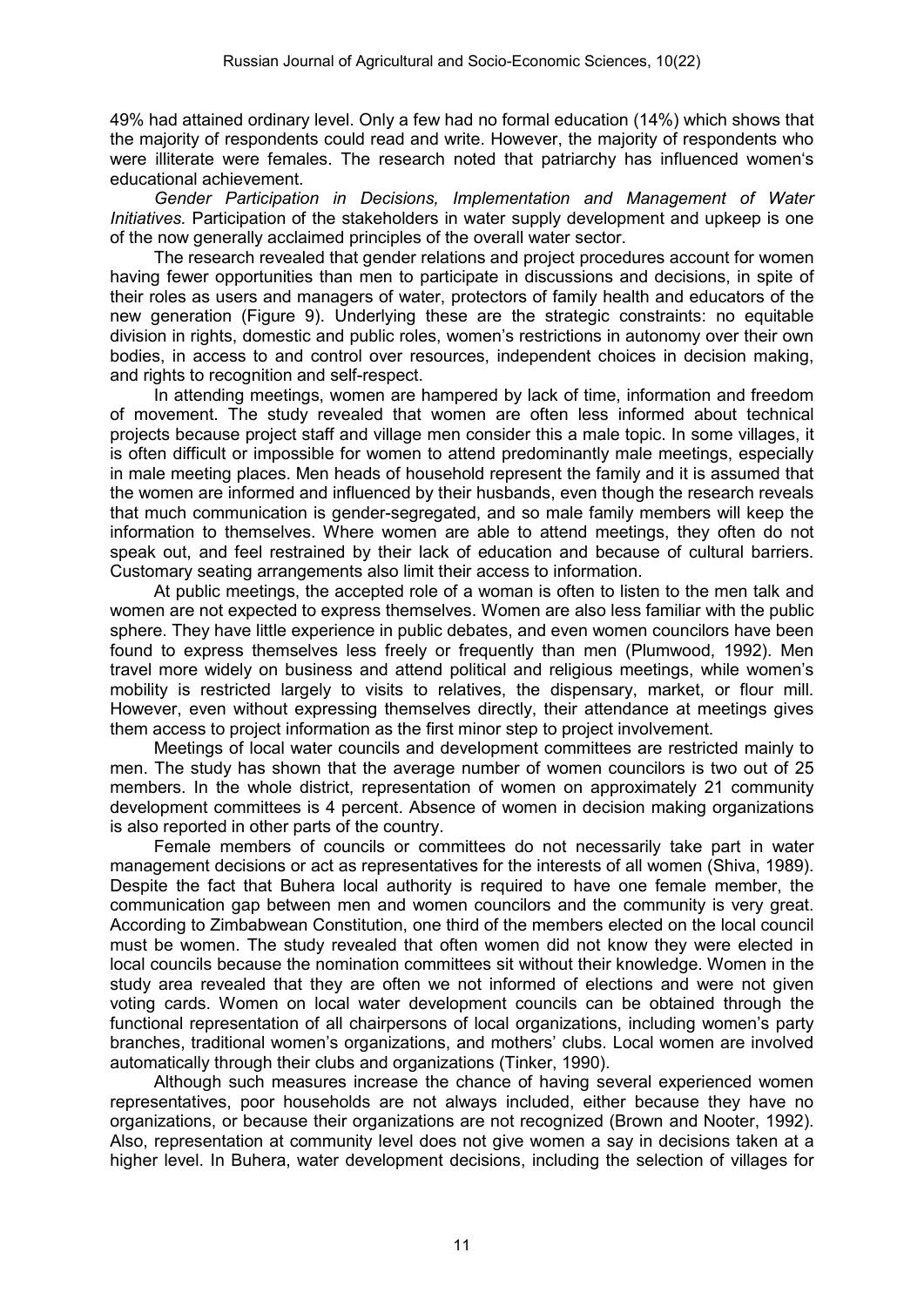inclusion in the project and of well sites, are made by an all-male water project committee at district the District level. The following table 2 shows women representation in the study area.

| <b>Buhera District</b> | Women in Local Water Management<br>Institutions (% of total) | Women in Senior Position of Authority<br>$\frac{1}{2}$ of tota. |
|------------------------|--------------------------------------------------------------|-----------------------------------------------------------------|
| Chapwanya (Ward 1,     |                                                              |                                                                 |
| Nerutanga (Ward 2)     |                                                              |                                                                 |
| Maburutse (Ward 4)     |                                                              |                                                                 |
| Gosho (Ward 5)         |                                                              |                                                                 |
| :ัhiɑavakava (Ward 17  |                                                              |                                                                 |

Table 2 – Women in local water management structures

*Source: Survey, 2013.*

The statistics in the study area shows that women are underrepresented in water management structures. These statistics are directly related to the quota systems for women in water management systems. The impact of these quotas can be seen when compared with other much lower percentages of women participation in water resource management in other districts.

The absence of women at local water management meetings and on governing bodies means that information and decision making is a men's affair, even on issues of which women have special knowledge and interest. This would be of less importance if they were consulted by the men. This has happened, for example in a water project in village 5, where the local male leader had established a farmers' association with six appointed subcommissions, including one on home making. These were all consulted on the water project (Bhatia and others, 1993). In villages 5 and 6, members of a women's organization did not know that a water project was being implemented in their communities because the decisions were made by men dominated council. On the other hand, the local chief's council and the village development committee (both all male) were fully informed. Women in the study area further reported that they had not been informed in advance about the inconvenient location of the new wells, or that the council had not listened to their objections.

## BARRIERS TO GENDER PARITY IN WATER RESOURCES MANAGEMENT

The research revealed the inequitable position that women are in when compared to men and this lack of parity creates major barrier to women's participation. In most cases women lives are constrained by obstacles such as culture and tradition (the view that women are superior to women), religion, lack of education and poverty.

The research revealed that patriarch is one of the major factors hindering gender parity in water resources management. A combination of patriarchy, conservation religious interpretations and cultural stereotypes has built a very strong psychological barrier among people in the study area, regarding women participation in water resources management. The hierarchical structure of communities in Buhera is another factor that contributes to the current state of affairs. Ultimately, an acceptance of women rights and possibly and unconscious fear for change have become a major challenge that has to be dealt with.

Water rights are often closely tied to land tenure arrangements and are usually transferred with land. Land rights in Buhera are passed from father and son. Thus, although women work on the land, they have no right to participate in institutions that make decisions regarding land use. Women in Buhera also lack skills relevant to participating in water governance partly because of their lower access to education and resulting in lower self confidence. Women are often less informed about technical water projects because stakeholders consider this a male topic. At public meetings, the accepted role of women is often to listen to men talk and is not expected to participate in public debate.

Social norms and attitudes in Buhera have eulogized women's role in private sphere and have limited their participation in the public sector. Diamond (1997) sees gender roles and dynamics within the household as being shaped by traditional gender paradigms that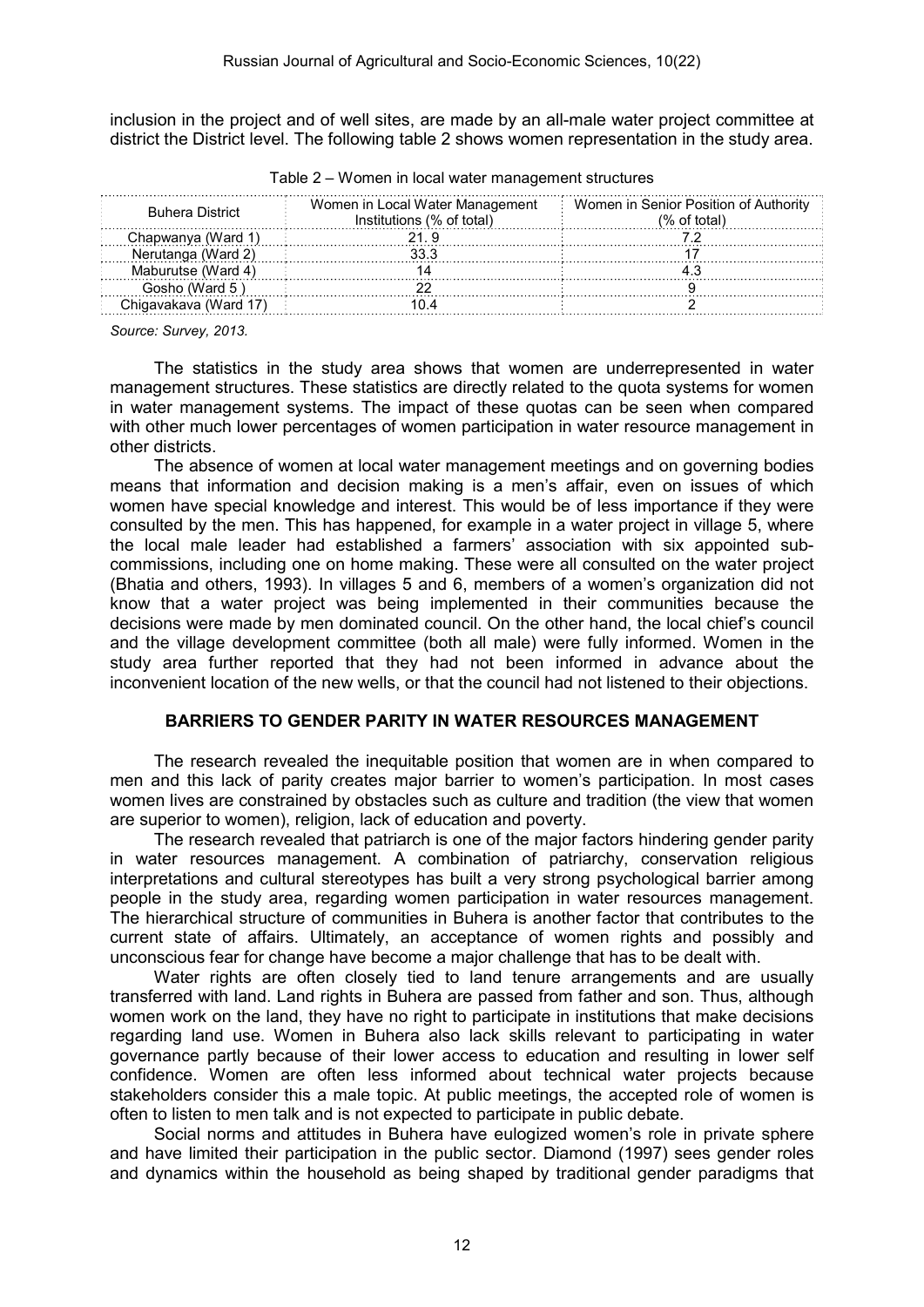presumes that the most important contribution women can make is to family and society, as homemakers and mothers. While diamond puts this paradigm forward to explain their low rates of participation in the labour force, it can easily be applied to explaining low rates of women participation in water resources management. The research noted that the gender paradigm in the study area is primarily based on the following assumptions

 The centrality of the family, rather than the individual as the important unity of society, this emphasis is seen as justification for equivalent, rather than equal or rights;

 The assumption that the man is the sole breadwinner of the family; hence it is the man's prerogative to determine participation in water resource management;

 A 'community code of modest' under which family honor and dignity rest on the reputation of the woman this code imposes restrictions on interaction between men and women during water management meetings.

While women in the study area have acquired their full political rights as citizens, unless they acquire their full social and economic rights, their participation in water resource management will remain curtailed.

The patriarchal order which communities in Buhera share permeates women organizations and is an obstacle to society becoming a major force of change. The study revealed that women organizations have not been credited with helping women's participation in water resources management. Rather, most women organizations have been criticized for adopting patron-client patterns of leadership, thus emulating the patriarchal patterns found in the society at large.

### RECOMMENDATION FOR SCALLING GENDER MAINSTREAMING IN WATER AND SANITATION IN BUHERA

The research noted some of the factors that need to be addressed to implement a gender approach to water resources management in the study area. A focus on both men and women is crucial to the approach. Without urgent addressing of the following recommendations, efforts to achieve MDGs will remain elusive.

*Equitable access to land rights and water for productive use:* Equitable access to water for consumption and productive use can empower women to address the root causes of poverty and gender inequality. However lack of ownership to land is the underlying cause of women's limited access to water and a key reason for the greater poverty of female headed households in the study area. In Buhera, land ownership is a precondition for access to water and shockingly women hold title to less that 3 percent of the land. Moreover, even where women have a legal right, customs and patriarchy often prevent them from taking *de facto* control of land and water resources. Therefore, it is crucial to accord women recognition as land holders and contributors to the development process. Responding to the needs of poor households require a detailed understanding of men's and women's local knowledge systems, resource utilization and income generating opportunities.

*Enhancing access to water*: The research revealed that lack of access to water facilities and poor hygiene cause water-borne diseases such as diarrhea, cholera, typhoid and other parasitic infections. The social and environmental health costs of ignoring the need to address sanitation are too far great. A focus on gender differences is of particular importance with regard to water and sanitation initiatives, and gender balanced approaches should be encouraged in plans and structures for implementation.

*Capacity development:* Building capacity in water resources management means bringing together more resources, more people (both men and women) and more skills. Yet, when looking closely at capacity building in water supply and sanitation, it becomes clear that most of the training is aimed at water resources and water supply specialists. Very few programmes are aimed at expertise in social development, sanitation, or hygiene education that emphasize a gradual scaling down to those responsible for operation and maintenance of water supply and sanitation, who are primarily women. Targeting women for training and capacity building is critical to the sustainability of water management initiatives, particularly in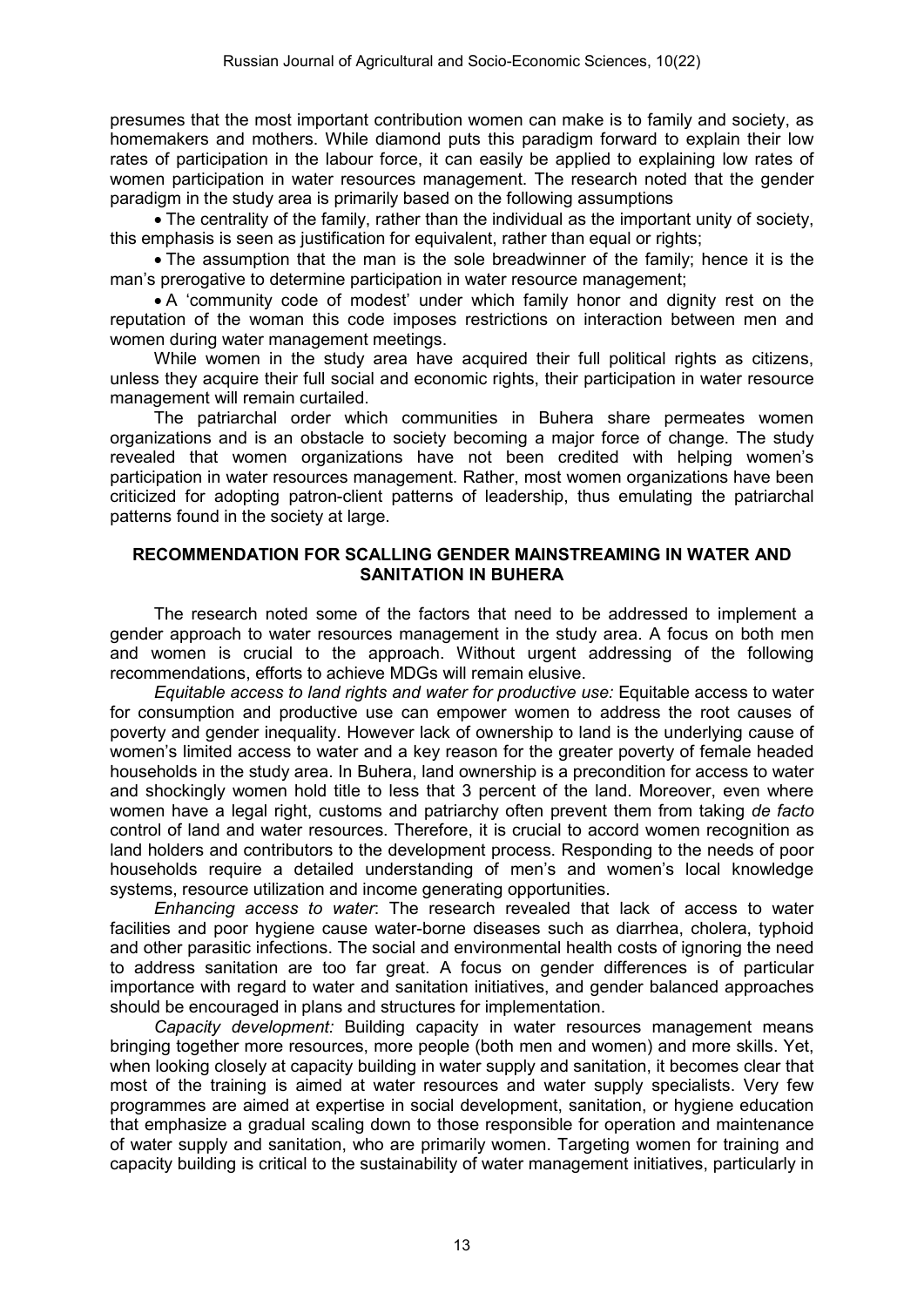technical and managerial roles to ensure their presence in the decision-making process (Sing and others, 2000).

*Participation and equity in decision making:* The research revealed that women are under-represented in the local water management structures, with careers and training in water management dominated by men. If water management is to be democratic and transparent (and presents the needs of the people) both men and women should have equal decision making responsibilities. A start has been made through the increase in the number of women serving as secretaries, but the empowerment of women as water managers must also be felt at the grassroots level. Affirmative action programmes in the water sector should be implemented at the local level to train women for water and sanitation related careers.

*Protection of resource base (indigenous perspective):* Indigenous people in Buhera possess traditional knowledge and skills concerning the sensing and location of water and protection of the source. Water sources on indigenous lands are often considered a sacred element, and indigenous women are the holders of 'water knowledge'. Their traditional land management skills provide the most effective method of water resource management in their settlement areas. The research noted that people in the study area are greatly affected by uncompensated and unsustainable loss of water to farming and other uses introduced from outside their communities. Measures should be put in place so that local communities can develop their capacities to achieve sustainable and equitable self-development.

*Private sector participation, pricing and the right to water:* an issue that has created much controversy in the study area is the involvement of the private sector in the provision of water services. Those who are opposed to privatization of water services are arguing that water is a fundamental right and not a commodity that can be bought and sold for profit. This argument is in sync with the November 2002 ruling (General Comment No. 15) of the United Nations Committee on Economic, Social and Cultural Rights that states that access to adequate amounts of clean water for personal and domestic use is a fundamental human right. Stakeholders who oppose this view further point to the recent evidence in the study area which shows that privatization of water points and access can have negative ramifications in terms of water distribution for the poor, who are unable to meet pay for adequate supplies. Simultaneously those in favor of private sector involvement such as nongovernmental organizations point out that water tariffs are required to improve water allocation and efficiency and encourage the resource conservation. Nonetheless, whether or not water has a price is not directly related to private sector involvement in water services. Partnership involving both public and private providers can be very effective in expanding services to a wider network of customers. As long as government retains oversight over water quality and ownership of the resource, private sector involvement can result in positive outcomes.

#### **CONCLUSIONS**

Gender - sensitive approaches to water resources management are desirable for the achieving efficiency, social equity and gender equality goals. The targets such as those in the MDGs relating to water are unlikely to be achieved unless gender perspectives are integrated into planning and implementation activities. Instrumental approaches to ensuring more reliable, sustainable and well-managed water supplies are essential to achieving access to water for all, and for ensuring the maintenance of water in the interest of local ecological balance and the needs of future generations. Nevertheless, social and economic targets (such as eliminating poverty, furthering empowerment of marginalized groups, supporting the resilience of the vulnerable and ensuring resources are appropriately managed by those who use them) will only be achieved by a wider focus on social and power relations. Adopting gender – sensitive approaches therefore means rethinking water development in a number of ways.

It is important to recognize the need for inter-sectoral cooperation. People's livelihoods are not divided into sub-sectors and imposing artificial boundaries on the management of water for different uses is unlikely to yield anticipated results. A gender-sensitive approach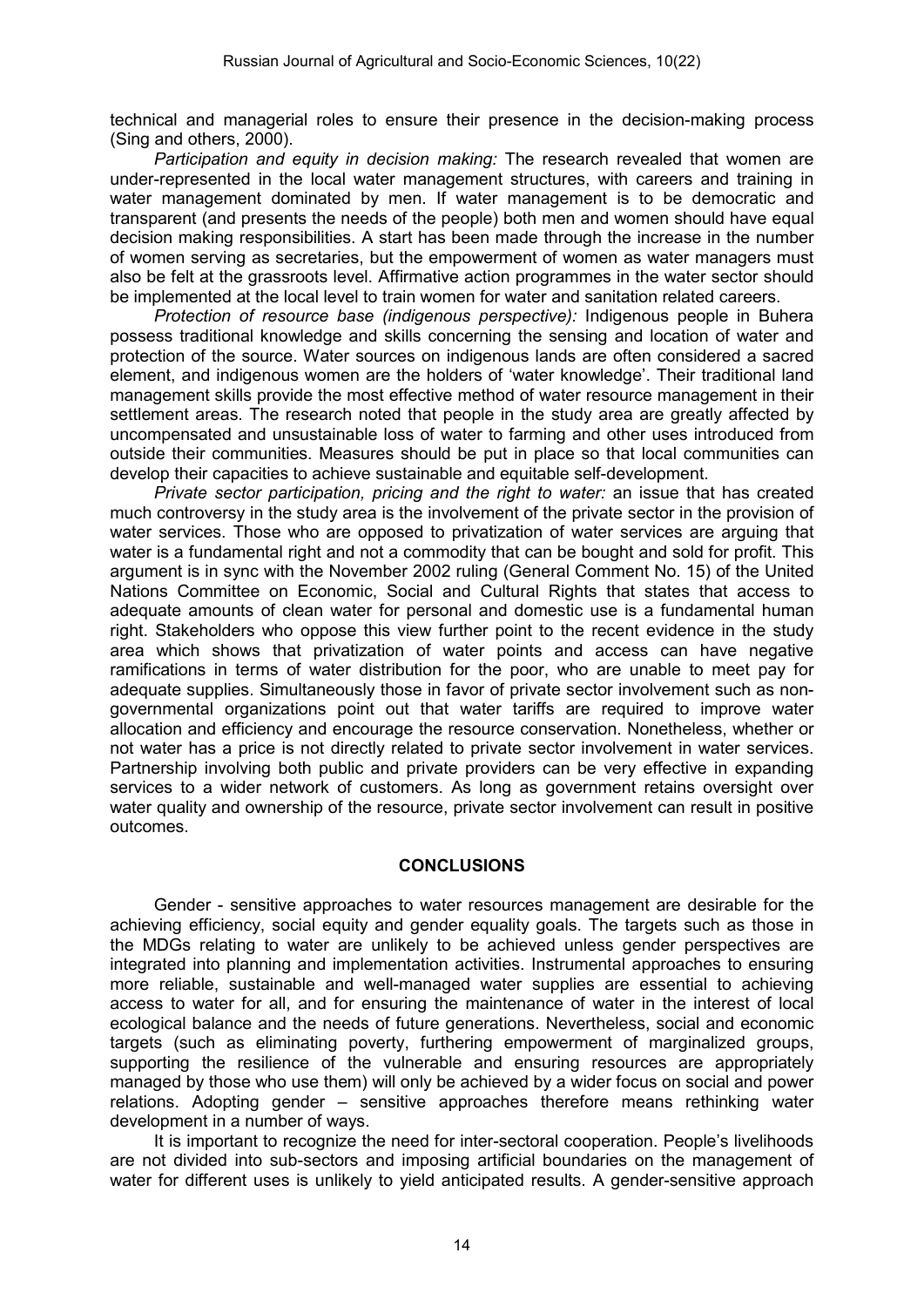helps to overcome some of the artificial sub-sectoral divisions in water as it involves looking at women's and men's lives as a whole and how they are shaped through gender norms and practices. Gender relations also impact development institutions, which need to pay particular attention to the way that such relations impact on the functioning of their work, as well as on the water resources management at the local level.

The research revealed that frameworks for gender analysis of water resources management that encompass issues of social and gender relationships as well as infrastructural provision are required to track both collective and individual actions and recognize both the separateness, and interdependencies of women's and men's interests. Such an approach is unlikely to be achieved through the use of check-lists alone, and gender analysis cannot be achieved in a one-off event. Rather it requires a re-thinking of the way in which development accommodates diversity, complexity and change, while retaining overall goals of an equitable and dignified life for all as indicated in the MDGs.

## REFERENCES

- [1] ACC/ISGWR. (1992). The Dublin Statement and the report of the conference-Dublin international conference on water and environment: Development Issues For The 21<sup>st</sup> Century. 26-31 January, 1992, Dublin (Eire).
- [2] Agarwal, B. (1997). Environmental action, gender equity and women participation, Development and Change, 28 (1). 1 – 44
- [3] Bhatia, R.; Cestti, R; Winpenny, J. (1993). Water resources policies and the urban poor: Innovative approaches and policy imperatives. Washington, D.C.: World Bank.
- [4] Blank, H. G.; Mutero, C. M.; Murray-Rust, H. (2002). The changing face of irrigation in Kenya: Opportunities for anticipating change in eastern and southern Africa. Colombo: International Water Management Institute.
- [5] Boserup, E. (1970). Women's role in economic development, New York: St Martin.
- [6] Brown, E.; Nooter, R.. (1992). Successful small-scale irrigation in the Sahel, Washington, D.C.: World Bank.
- [7] Brundlandt, G. (1987). Our common future. The world commission on environment and development, Oxford: Oxford University press.
- [8] Cleaver, F., Jobes K. (1999). Donor policies and gender in the water and sanitation sector, National Resources Forum 20 (1): 111-16
- [9] Cleaver, F.; Elson, D. (1995). Women and Water Resources: Continued Marginalization and New Policies, London:International Institute for Environment and Development (IIED.
- [10] Cleaver, F. (1998). Incentives and informal institutions: Gender and the management of water, Agriculture and Human Values, 12 (1): 123 120
- [11] Cornish, G. A.; Mensah, E.; Ghesquiere, P. (1999). Water quality and peri-urban irrigation: An assessment of surface water quality for irrigation and its implications for human health in the peri-urban zone of Kumasi, Ghana. Wallingford: Department for International Development (DFID)
- [12] Commonwealth Secretariat, (1996). Women and Natural Resource Management: The Overview of a Pan-Commonwealth Training Module, London,
- [13] Danish Agency for Development Assistance (1999). Gender and Water Supply and Sanitation: Guiding Questions Working Paper, Ministry of Foreign Affairs, Danida
- [14] Diamond, N. (1997). A Working Session on Communities, Institutions and Policies: Moving from Environmental Research to Results, WIDTECH (funded by the Office of Women in Development, Bureau for Global Programmes, Field Support and Research, U.S. Agency for International Development), Washington, D.C.
- [15] Espejo, N. (1993). Gender and the Management of Drinking Water Supply in Low-Income Urban Communities in Latin America, Netherlands: International Water and Sanitation Centre (IRC).
- [16] Gleick P.H. (2006). The world's water 2006 2007: The biennial report on fresh water resources. Washington DC: Island